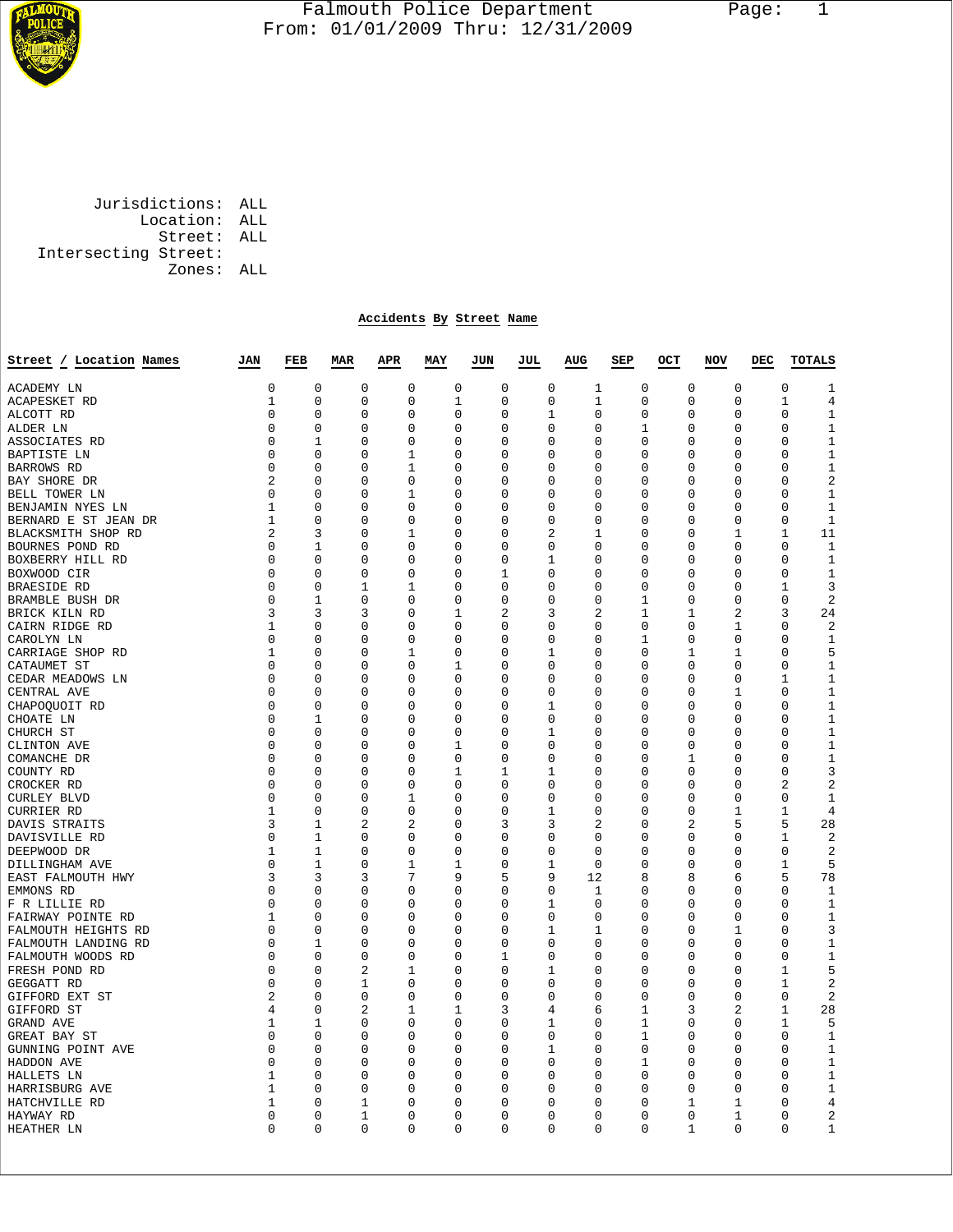## Falmouth Police Department Page: 2 From: 01/01/2009 Thru: 12/31/2009

| HIGHFIELD DR         | 0              | 0              | 0           | 0 | 0 | 0              | 1        | 0           | 0              | 0 | 0            | 0           | 1              |
|----------------------|----------------|----------------|-------------|---|---|----------------|----------|-------------|----------------|---|--------------|-------------|----------------|
| HIGHLAND AVE         | 0              | 0              | 0           | 0 | 0 | $\mathbf 0$    | 0        | 1           | 0              | 0 | 0            | $\mathbf 0$ | 1              |
|                      |                |                |             |   |   |                |          |             |                |   |              |             |                |
| HILL AND PLAIN RD    | 1              | 0              | 0           | 0 | 0 | 0              | 0        | 0           | 0              | 0 | 0            | 0           | $\mathbf{1}$   |
| HITCHING POST LN     | 0              | 0              | 0           | 0 | 1 | 0              | 0        | 0           | 0              | 0 | 0            | 0           | 1              |
|                      |                |                |             |   |   |                |          |             |                |   |              |             |                |
| HOMESTEAD LN         | $\mathbf 0$    | 0              | 0           | 0 | 1 | $\mathbf 1$    | 0        | 0           | 0              | 0 | 0            | 0           | $\sqrt{2}$     |
| HUNT ST              | 0              | 0              | 0           | 0 | 0 | 0              | 1        | 0           | 0              | 0 | 0            | 0           | 1              |
|                      |                |                |             |   |   |                |          |             |                |   |              |             |                |
| <b>JERICHO PATH</b>  | 0              | 0              | 0           | 0 | 0 | 1              | 0        | 0           | 1              | 0 | 1            | 0           | 3              |
|                      | 1              | 0              | 0           | 3 | 0 | 0              | 0        | 0           | 0              | 0 | 2            | 1           | 7              |
| JOHN PARKER RD       |                |                |             |   |   |                |          |             |                |   |              |             |                |
| JONES RD             | 4              | 1              | 1           | 1 | 0 | $\mathbf 0$    | 2        | 4           | $\overline{2}$ | 2 | 3            | 3           | 23             |
|                      |                | 0              |             |   |   |                |          |             |                |   |              | 0           | 5              |
| KATHARINE LEE BATES  | 1              |                | 0           | 1 | 1 | 1              | 0        | 0           | 1              | 0 | 0            |             |                |
| KING ST              | 0              | 0              | 0           | 0 | 0 | $\mathbf 0$    | 0        | 1           | 0              | 0 | 0            | 0           | 1              |
|                      |                |                |             |   |   |                |          |             |                |   |              |             |                |
| KOMPASS DR           | $\mathbf 1$    | 0              | 0           | 0 | 0 | 0              | 0        | 0           | 0              | 0 | 0            | 0           | 1              |
| LAKE SHORE DR        | 0              | 0              | 1           | 0 | 0 | 0              | 0        | 0           | 0              | 0 | 0            | 0           | 1              |
|                      |                |                |             |   |   |                |          |             |                |   |              |             |                |
| LEWIS ST             | 1              | 0              | 0           | 0 | 0 | $\mathbf 0$    | 0        | 0           | 0              | 0 | 0            | 0           | $\mathbf{1}$   |
| LOCUST ST            | $\mathbf 0$    | 0              | $\mathbf 0$ | 2 | 0 | $\mathbf 1$    | 0        | 0           | 0              | 1 | 2            | 0           | 6              |
|                      |                |                |             |   |   |                |          |             |                |   |              |             |                |
| LOCUSTFIELD RD       | 0              | 0              | 0           | 0 | 0 | 0              | 0        | 0           | 0              | 0 | 1            | 1           | 2              |
| LONGSHANK CIR        | $\mathbf 0$    | 0              | 1           | 0 | 0 | 0              | 0        | 0           | 0              | 0 | 0            | 0           | $\mathbf{1}$   |
|                      |                |                |             |   |   |                |          |             |                |   |              |             |                |
| LUCIANO BOTELHO WAY  | 0              | 0              | 0           | 0 | 0 | 0              | 0        | 0           | 0              | 0 | 0            | 1           | 1              |
| LUSCOMBE AVE         | 0              | 1              | 0           | 0 | 0 | 0              | 2        | 2           | 1              | 0 | 0            | 0           | 6              |
|                      |                |                |             |   |   |                |          |             |                |   |              |             |                |
| MAIN ST              | 4              | 3              | 5           | 6 | 7 | 5              | 11       | 10          | 6              | 1 | 2            | 6           | 66             |
| MARAVISTA AVE        | 0              | $\mathbf 0$    | 0           | 0 | 0 | $\mathbf 1$    | 0        | 1           | 0              | 0 | 0            | 1           | 3              |
|                      |                |                |             |   |   |                |          |             |                |   |              |             |                |
| MARAVISTA AVE EXT    | 1              | 0              | 0           | 0 | 1 | 0              | 2        | 0           | 0              | 1 | 0            | 0           | 5              |
| MARTIN RD            | 0              | 0              | 0           | 1 | 0 | $\mathbf 0$    | 0        | 0           | 0              | 0 | 0            | 0           | 1              |
|                      |                |                |             |   |   |                |          |             |                |   |              |             |                |
| MEADOW NECK RD       | $\mathbf 0$    | 0              | 0           | 0 | 0 | $\mathbf 0$    | 0        | 0           | 0              | 0 | 0            | $\mathbf 1$ | $\mathbf{1}$   |
| MENAUHANT RD         | 1              | 1              | 1           | 1 | 0 | 2              | 0        | 1           | 0              | 1 | 0            | 0           | 8              |
|                      |                |                |             |   |   |                |          |             |                |   |              |             |                |
| MILL RD              | 0              | 0              | 0           | 0 | 0 | $\mathbf 0$    | 0        | 0           | 0              | 1 | 0            | 1           | $\sqrt{2}$     |
|                      | $\mathbf 0$    | $\mathbf 0$    |             |   | 0 |                |          |             |                |   |              |             |                |
| MILLFIELD ST         |                |                | $\mathbf 0$ | 0 |   | $\mathbf 0$    | 0        | 0           | 1              | 0 | 0            | 0           | $1\,$          |
| MINOT ST             | 0              | 0              | 0           | 0 | 0 | 1              | 1        | 0           | 0              | 1 | 0            | 0           | 3              |
|                      | $\mathbf 0$    |                |             |   |   | $\mathbf 0$    |          |             |                |   |              |             |                |
| MOONAKIS RD          |                | 0              | 1           | 0 | 0 |                | 0        | 0           | 0              | 0 | 0            | 0           | $\mathbf{1}$   |
| MOSES RD             | 0              | 0              | 0           | 0 | 0 | $\mathbf 0$    | 1        | 0           | 0              | 0 | 0            | 0           | $\mathbf{1}$   |
|                      |                |                |             |   |   |                |          |             |                |   |              |             |                |
| NASHAWENA ST         | 0              | 0              | 1           | 0 | 0 | 0              | 0        | 0           | 0              | 0 | 0            | 0           | 1              |
| NICHOLS RD           | $\mathbf 0$    | 0              | 0           | 0 | 0 | 0              | 0        | 0           | 1              | 0 | 0            | 0           | $\mathbf{1}$   |
|                      |                |                |             |   |   |                |          |             |                |   |              |             |                |
| NICKIE LN            | 1              | $\mathbf 0$    | 0           | 0 | 0 | 0              | 0        | 0           | 0              | 0 | 0            | 0           | 1              |
| NOBSKA RD            | 0              | 0              | 0           | 0 | 0 | 0              | 0        | 1           | 0              | 0 | 0            | 0           | 1              |
|                      |                |                |             |   |   |                |          |             |                |   |              |             |                |
| NORTH FALMOUTH HWY   | 1              | $\overline{a}$ | 0           | 1 | 2 | 1              | 4        | 2           | 3              | 2 | 1            | 2           | 21             |
| NORTH MAIN ST        | $\mathbf 0$    | 0              | 1           | 0 | 0 | $\mathbf 0$    | 0        | 1           | $\overline{2}$ | 0 | 0            | 0           | 4              |
|                      |                |                |             |   |   |                |          |             |                |   |              |             |                |
| NURSERY RD           | 0              | 1              | 0           | 0 | 0 | 0              | 0        | 0           | 0              | 0 | 0            | 0           | 1              |
| OCEAN VIEW AVE       | 0              | 0              | 0           | 0 | 0 | $\mathbf 0$    | 0        | 1           | 0              | 0 | 0            | 0           | 1              |
|                      |                |                |             |   |   |                |          |             |                |   |              |             |                |
| OLD BARNSTABLE RD    | 5              | 1              | 0           | 1 | 0 | $\sqrt{2}$     | 0        | 0           | 1              | 1 | 0            | 0           | 11             |
| OLD CAMPUS DR        | 0              | 0              | 0           | 0 | 0 | 0              | 0        | 0           | 1              | 0 | 0            | 0           | 1              |
|                      |                |                |             |   |   |                |          |             |                |   |              |             |                |
| OLD MAIN RD          | $\Omega$       | 0              | 0           | 0 | 0 | $\mathbf 0$    | 0        | $\mathbf 0$ | 0              | 0 | 1            | 2           | 3              |
| OLD MEETING HOUSE RD | 1              | 0              | 0           | 0 | 0 | $\overline{2}$ | 1        | 2           | 0              | 0 | $\mathbf{1}$ | 0           | 7              |
|                      |                |                |             |   |   |                |          |             |                |   |              |             |                |
| OX BOW RD            | 0              | 0              | 0           | 0 | 0 | 0              | 0        | 1           | 0              | 0 | 0            | 0           | 1              |
| OYSTER POND RD       | 0              | 1              | 0           | 0 | 0 | $\mathbf 0$    | 0        | 0           | 0              | 0 | 0            | 0           | 1              |
|                      |                |                |             |   |   |                |          |             |                |   |              |             |                |
| PALMER AVE           | 1              | 0              | 3           | 0 | 5 | 4              | 5        | 8           | 3              | 2 | 1            | 3           | 35             |
| PARKER MILL RD       | 0              | 0              | 0           | 1 | 0 | 0              | 0        | 0           | 0              | 0 | 0            | 0           | 1              |
|                      |                |                |             |   |   |                |          |             |                |   |              |             |                |
| PARKER RD            | 0              | 0              | 0           | 0 | 0 | 1              | 0        | 0           | 0              | 0 | 1            | 0           | $\sqrt{2}$     |
| PARSONS LN           | $\mathbf 0$    | 0              | 0           | 0 | 1 | $\mathbf 0$    | 1        | $\mathbf 0$ | 0              | 0 | $\mathbf 0$  | 0           | $\sqrt{2}$     |
|                      |                |                |             |   |   |                |          |             |                |   |              |             |                |
| PHEASANT LN          | 1              | 0              | 0           | 0 | 0 | 0              | 0        | 0           | 0              | 0 | 0            | 0           | 1              |
| PINE ST              | 0              | 0              | 0           | 0 | 0 | 0              | 0        | 0           | 0              | 0 | 1            | 0           | 1              |
|                      |                |                |             |   |   |                |          |             |                |   |              |             |                |
| PINE VALLEY DR       | 0              | 0              | 0           | 0 | 0 | 0              | 0        | 1           | 0              | 0 | 1            | 0           | $\sqrt{2}$     |
| PINECREST BEACH DR   | 1              | $\Omega$       | 0           | 0 | 0 | 0              | $\Omega$ | 0           | 0              | 0 | 0            | 0           | 1              |
|                      |                |                |             |   |   |                |          |             |                |   |              |             |                |
| PINEHURST RD         | $\mathsf 0$    | 0              | 0           | 0 | 1 | 0              | 0        | $\mathsf 0$ | 0              | 0 | 0            | 0           | 1              |
| PIRES WAY            | 1              | 0              | 0           | 0 | 0 | 0              | 0        | 0           | 0              | 0 | 0            | 0           | 1              |
|                      |                |                |             |   |   |                |          |             |                |   |              |             |                |
| PLUM HOLLOW RD       | 0              | 0              | 0           | 0 | 0 | 0              | 0        | 1           | 0              | 0 | 0            | 0           | $\mathbf{1}$   |
| POST OFFICE RD       | $\mathsf 0$    | 0              | 0           | 0 | 0 | 0              | 0        | 0           | 0              | 1 | 0            | 0           | $\mathbf 1$    |
|                      |                |                |             |   |   |                |          |             |                |   |              |             |                |
| PRISCILLA ST         | $\mathsf 0$    | $\mathbf 0$    | 0           | 0 | 0 | $\mathbf 0$    | 0        | 0           | 0              | 0 | 1            | $\mathbf 0$ | $1\,$          |
| QUAKER RD            | 0              | 0              | 0           | 0 | 0 | 2              | 2        | 3           | 0              | 0 | 0            | 1           | 8              |
|                      |                |                |             |   |   |                |          |             |                |   |              |             |                |
| QUISSETT AVE         | 1              | 0              | 0           | 0 | 1 | 1              | 0        | 0           | 0              | 0 | 0            | 2           | 5              |
| QUONSET RD           | $\mathbf 0$    | $\mathbf{1}$   | 0           | 0 | 0 | $\mathbf 0$    | 0        | 0           | 0              | 0 | 0            | 0           | $1\,$          |
|                      |                |                |             |   |   |                |          |             |                |   |              |             |                |
| RANCH RD             | 0              | 0              | 0           | 1 | 0 | 0              | 0        | 0           | 0              | 0 | 0            | 0           | $\mathbf 1$    |
|                      | $\mathsf 0$    | $\mathbf 0$    | 0           | 0 | 0 | 0              | 0        | 0           | 0              | 0 | 0            | 1           |                |
| RANDOLPH ST          |                |                |             |   |   |                |          |             |                |   |              |             | $1\,$          |
| RED BROOK RD         | $\mathbf 0$    | 1              | 1           | 0 | 0 | $\mathbf 0$    | 0        | 0           | 0              | 1 | 0            | 1           | 4              |
|                      |                |                |             |   |   |                |          |             |                |   |              |             |                |
| REDLANDS RD          | 2              | 0              | 0           | 0 | 0 | 0              | 0        | 0           | 0              | 0 | 0            | 0           | 2              |
| ROSE MORIN LN        | $\mathbf 0$    | 0              | 0           | 0 | 0 | $\mathbf 0$    | 0        | 0           | 1              | 0 | 0            | 0           | 1              |
|                      |                |                |             |   |   |                |          |             |                |   |              |             |                |
| RT 151               | 14             | $\mathbf 0$    | 7           | 6 | 6 | $\mathbf 0$    | 9        | 3           | 4              | 1 | 7            | 4           | 61             |
| RT 28 NORTH          | 0              | 0              | 0           | 1 | 0 | 0              | 0        | 1           | 0              | 2 | 1            | 2           | $\overline{7}$ |
|                      |                |                |             |   |   |                |          |             |                |   |              |             |                |
| RT 28 SOUTH          | $\overline{2}$ | 2              | 2           | 0 | 2 | 1              | 2        | 2           | 0              | 0 | 0            | 1           | 14             |
| SAILFISH DR          | 1              | $\mathbf 0$    | 0           | 0 | 0 | $\mathbf 0$    | 0        | 0           | 0              | 0 | 0            | $\mathbf 0$ | 1              |
|                      |                |                |             |   |   |                |          |             |                |   |              |             |                |
| SAM TURNER RD        | 0              | 0              | 1           | 0 | 0 | 0              | 1        | 1           | 0              | 1 | 0            | 0           | 4              |
| SANDCASTLE DR        | 0              | 0              | 0           | 0 | 0 | $\mathbf 0$    | 0        | 0           | 1              | 0 | 0            | 0           | $\mathbf{1}$   |
|                      |                |                |             |   |   |                |          |             |                |   |              |             |                |
| SANDWICH RD          | 4              | 2              | 2           | 4 | 3 | 5              | 5        | 5           | 5              | 4 | 3            | 7           | 49             |
| <b>SCALLOP COVE</b>  | 1              | 0              | 0           | 0 | 0 | 0              | 0        | 0           | 0              | 0 | 0            | 0           | $\mathbf{1}$   |